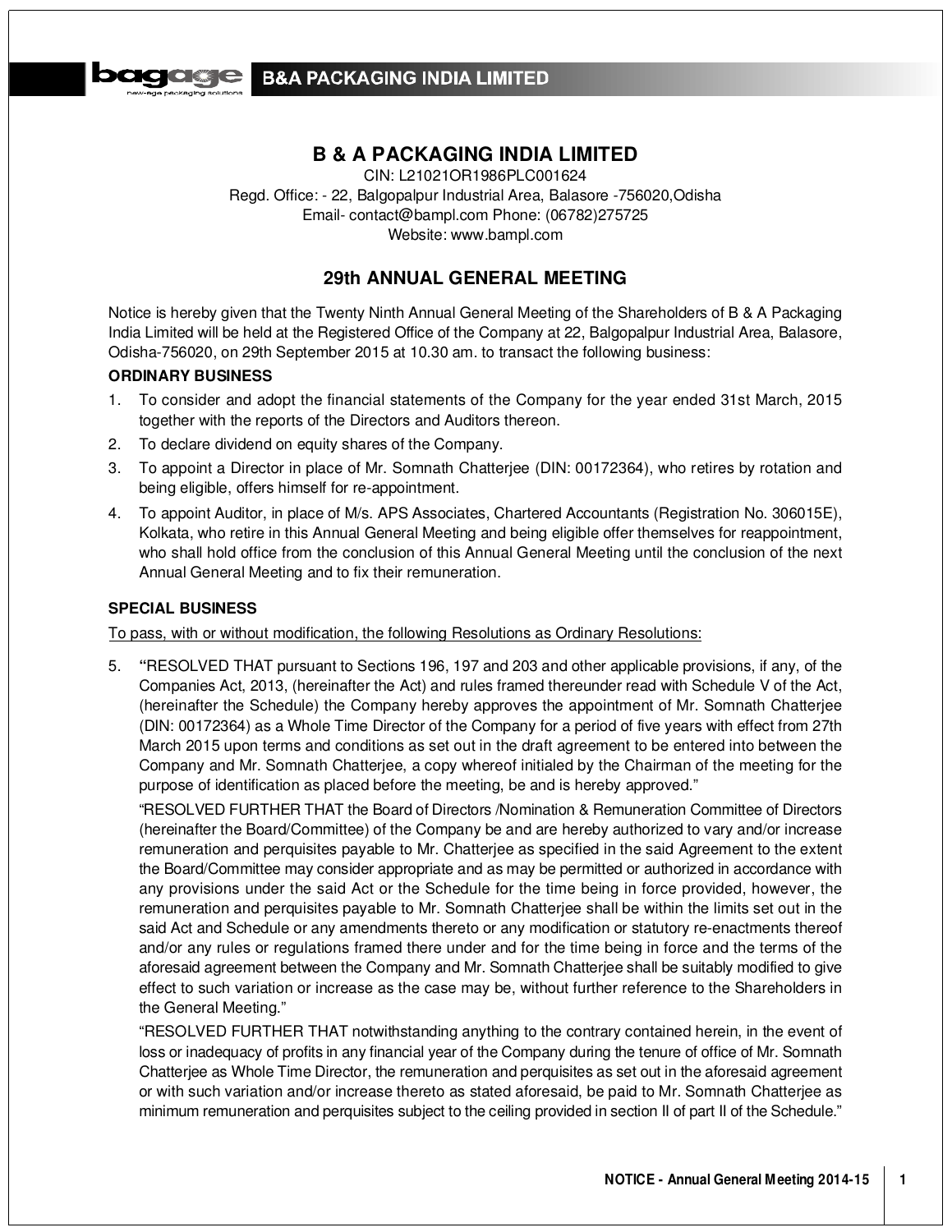# **B&A PACKAGING INDIA LIMITED**

6. "RESOLVED THAT pursuant to Sections 196, 197 and 203 and other applicable provisions, if any, of the Companies Act, 2013, (hereinafter the Act') and rules framed thereunder read with Schedule V of the Act, (hereinafter the Schedule) the Company hereby approves the appointment of Mr. Chhandak Nandy (DIN: 03164876) as a Manager of the Company for a period of three years with effect from 1st August 2015 upon terms and conditions as set out in the draft agreement to be entered into between the company and Mr. Chhandak Nandy, a copy whereof initialed by the Chairman of the meeting for the purpose of identification as placed before the meeting, be and is hereby approved."

"RESOLVED FURTHER THAT the Board of Directors /Nomination & Remuneration Committee of Directors (hereinafter the Board/Committee) of the Company be and are hereby authorized to vary and/or increase remuneration and perquisites payable to Mr. Nandy as specified in the said Agreement to the extent the Board/Committee may consider appropriate and as may be permitted or authorized in accordance with any provisions under the said Act or the Schedule for the time being in force provided, however, the remuneration and perquisites payable to Mr. Nandy shall be within the limits set out in the said Act, Schedule or any amendments thereto or any modification or statutory re-enactments thereof and/or any rules or regulations framed there under and for the time being in force and the terms of the aforesaid agreement between the Company and Mr. Chhandak Nandy shall be suitably modified to give effect to such variation or increase as the case may be, without further reference to the Shareholders in the General Meeting." "RESOLVED FURTHER THAT notwithstanding anything to the contrary contained herein, in the event of loss or inadequacy of profits in any financial year of the Company during the tenure of office of Mr. Chhandak Nandy as Manager, the remuneration and perquisites as set out in the aforesaid agreement or with such variation and/or increase thereto as stated aforesaid, be paid to Mr. Chhandak Nandy as minimum

7. "RESOLVED THAT pursuant to section 149, 150, 152 and other applicable provisions, if any, of the Companies Act,2013 and Rules framed thereunder, read with Schedule IV of the Act' Mr. Anjan Ghosh (DIN 00655014) who was appointed a Director liable to retire by rotation, be and is hereby appointed as an 'Independent Director' of the Company to hold office up to 31st March 2020 and whose office shall not, henceforth, be liable to determination by retirement of Directors by rotation."

remuneration and perquisites subject to the ceiling provided in section II of part II of the Schedule."

To pass, with or without modification, the following Resolution as Special Resolution:

8. "RESOLVED THAT pursuant to Section 14 and other applicable provisions, if any, of the Companies Act, 2013 and Rules framed thereunder, a new set of Articles of Association, as placed before the meeting, be and is hereby adopted and substituted in place of existing Articles of Association of the Company." "RESOLVED FURTHER THAT the Board of Directors be and is hereby authorized to perform all necessary acts, deeds, matters as may be necessary and expedient to give effect to this resolution including matter connected herewith and incidental hereto."

**By order of the Board**

**Place: Kolkata Somnath Chatterjee Date: 30th July 2015 Whole Time Director**

**DOICICE**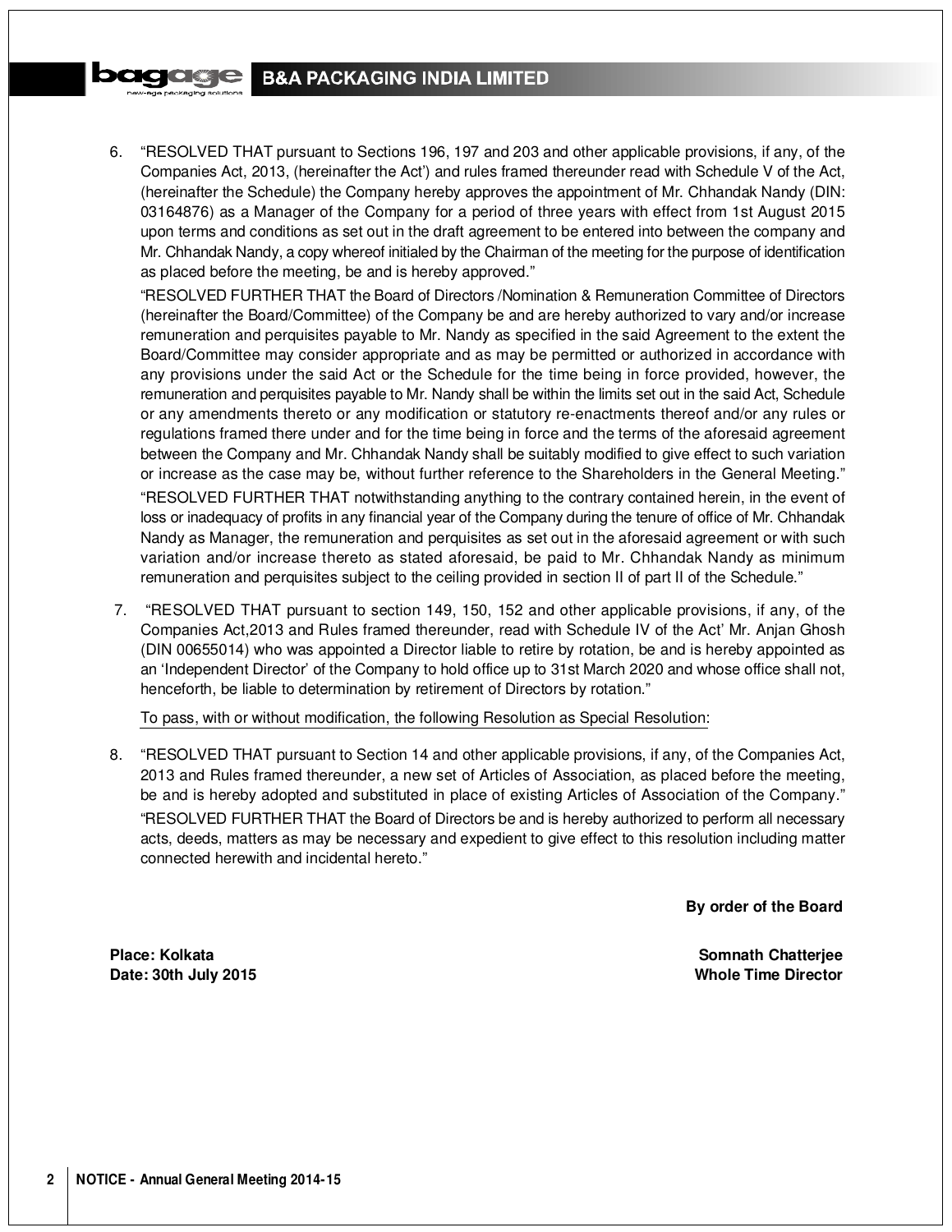

# **ANNEXURE TO THE NOTICE EXPLANATORY STATEMENT**

#### **Item No. 5**

Mr. Somnath Chatterjee was appointed a Whole Time Director of the Company by the Board of Directors in its meeting held on 27th March 2015. The terms and conditions of his appointment were recommended by the Nomination and Remuneration Committee of Directors in its meeting held on 27th March 2015 and is subject to the approval of the Shareholders in this Annual General Meeting. A draft agreement ascribing to the terms and conditions of his appointment is being placed before the meeting for approval. The said agreement, inter alia; contains the following terms and conditions:

- 1. Mr. Somnath Chatterjee is appointed as Whole Time Director of the Company with effect from 27th March, 2015 for a period of 5 (five) years i.e. from 27th March 2015 to 26th March 2020.
- 2. a) Mr. Chatterjee being the Managing Director of the holding Company, B&A Ltd will not be entitled to any remuneration or allowances for the time being in the capacity of Whole Time Director of the Company, unless the Board of Directors and/or Nomination and Remuneration Committee decides otherwise. In that event the total remuneration payable to Mr. Chatterjee from the Company and the Holding Company shall not exceed the higher maximum limit admissible under the Companies Act' 2013 and its allied rules or Schedule V of the Act.
	- b) He will not be entitled to any sitting fees for attending any meeting of the Board or Committee thereof.
- 3. Mr. Somnath Chatterjee will work under the superintendence, control and direction of the Board of Directors and any specific instructions received from the Board from time to time during the tenure of his appointment.
- 4. Mr. Chatterjee's office of Directorship will be liable to be determined by retirement of directors by rotation as per provisions of the Companies Act' 2013 and Articles of Association of the Company.
- 5. Subject to as aforesaid, and subject to the terms and conditions of his appointment as the Managing Director in B&A Ltd, Mr. Chatterjee as a whole time director of the Company shall during the continuance of his office devote his time and attention and ability to the business and affairs of the Company and shall, subject to the provisions of section 179 of the Act' exercise such other powers and perform such other duties which from time to time may further be assigned to or vested in him by the Board and shall all times obey and comply with the directions and regulations made and given by the Board for managing the day to day affairs of the Company to the best of his skill and ability. However, nothing contained hereinbefore will debar Mr. Chatterjee to be in the Board of other Companies as Non-Executive Director.
- 6. Mr. Chatterjee will be entitled to one month leave for every eleven months of completed service. However such leave will be aligned with the leave availed during and in the course of employment in the Holding Company and he will be deemed to have availed such leave in the Company while he is in leave from the service of the Holding Company.
- 7. Mr. Chatterjee shall cease to be a Whole Time Director of the Company if he either ceases to be a Director in the Company or ceases to be a Director in the Holding Company.
- 8. This appointment can be terminated by either Mr. Chatterjee or the Company by giving three months' advance notice.
- 9. The terms and conditions of the said appointment may be altered and varied from time to time by the Nomination & Remuneration Committee and/or the Board of Directors as they may, in their discretion deem fit, and in accordance with the Companies Act' 2013 and the rules framed thereunder or Articles of Association of the Company.

None of the Directors and Key Managerial Personnel and their relatives except Mr. Somnath Chatterjee are concerned or interested in this Resolution. Your Directors propose this Resolution to be passed by the Member in best interest of the Company.

# **Item No. 6**

Mr. Chhandak Nandy was appointed a Manager of the Company by the Board of Directors in its meeting held on 30th July 2015. The terms and conditions of his appointment were recommended by the Nomination and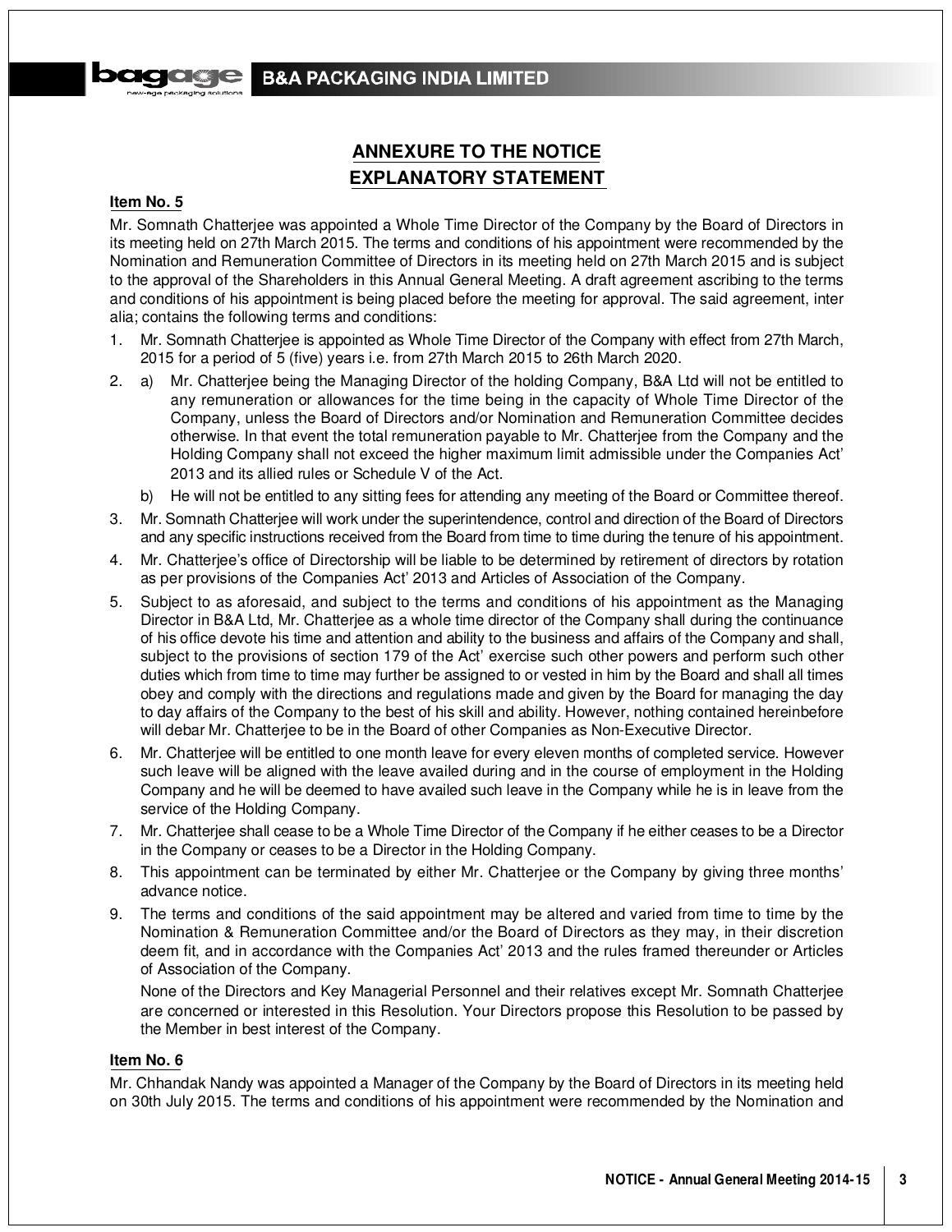#### **COCO SKIE B&A PACKAGING INDIA LIMITED**

Remuneration Committee of Directors in its meeting held on 30th July 2015 and is subject to the approval of the Shareholders in this Annual General Meeting. A draft agreement ascribing to the terms and conditions of his appointment is being placed before the meeting for approval. The said agreement, inter alia; contains the following terms and conditions:

- 1. Mr. Chhandak Nandy is appointed as Manager of the Company with effect from 1st August 2015 for a period of 3 (three) years i.e. from 1st August 2015 to 31st July 2018.
- 2. He will be designated as 'Chief Operating Officer' of the Company.
- 3. Mr. Nandy will be entitled to the following remuneration or allowances during the tenure of his appointment in the capacity of Manager unless the Board/Committee decides otherwise. In that event the total remuneration payable to Mr. Nandy from the Company shall not exceed the maximum limit admissible under the Act' or the Schedule.
	- a) Basic Salary- Salary at the rate of Rs. 35,000/- per month.
	- b) House Rent Allowance- House Rent Allowance at actuals, subject to the maximum limit of 25% of basic pay.

The annual increments will be effective from 1st April each year, and will be decided by the Nomination and Remuneration Committee and/or Board of Directors and will be merit based.

- c) Other Allowances-
	- (i) Soft Furnishing, Personal and Servent Allowance At per rules of the Company.
	- (ii) Leave Travel Assistance Leave travel assistance for self and family at the rate of one and half month's salary for each completed years of service.
	- (iii) Reimbursement of Medical Expenses Reimbursement of Medical Expenses of self and family at actuals subject to the limit as per rules of the Company. Apart from that, he will be entitled for contribution to maintain Health Insurance for Self and Family, under any Group Health Insurance Scheme, as per norms of the Company.
	- (iv) Ex-gratia As per Rules of the Company.
	- (v) Children Education Allowance As per Rules of the Company.
	- (vi) Contribution to Provident Fund and Gratuity As per rules of the Company and maximum permissible as per Indian Income Tax.
- d) Reimbursement of travelling expenses for official duties attended provision for telephone at office, residence and mobile phones, including long distance calls for official purposes shall not be included in the computation of limits for the remuneration and shall not be grouped under perquisites or allowances given to Mr. Nandy.
- 4. Mr. Nandy will work under the superintendence, control and direction of the Board of Directors and any specific instructions received from the Board from time to time during the tenure of his appointment.
- 5. Mr. Nandy as a Manager of the Company will have the management of the whole of the affairs of the Company, subject to the superintendence, control and direction of the Board of Directors of the Company in this regard.
- 6. Subject to as aforesaid, Mr. Nandy as a Manager of the Company shall during the continuance of his office devote his time and attention and ability to the business and affairs of the Company and shall, exercise such other powers and perform such other duties which from time to time may further be assigned to or vested in him by the Board and shall all times obey and comply with the directions and regulations made and given by the Board for managing affairs of the Company to the best of his skill and ability. However, nothing contained hereinbefore will debar Mr. Nandy to be in the Board of other Companies as Non-Executive Director.
- 7. Mr. Nandy will be entitled to one month leave for every eleven months of completed service.
- 8. Notwithstanding anything to the contrary herein contained, where, in any financial year during the currency of tenure of employment of Mr. Nandy, the Company has no profits or its profits are inadequate, the Company may pay remuneration by way of salary and perquisites and allowances as specified above as minimum remuneration so far as such remuneration is within the applicable ceiling limits provided in the Schedule of the Act'.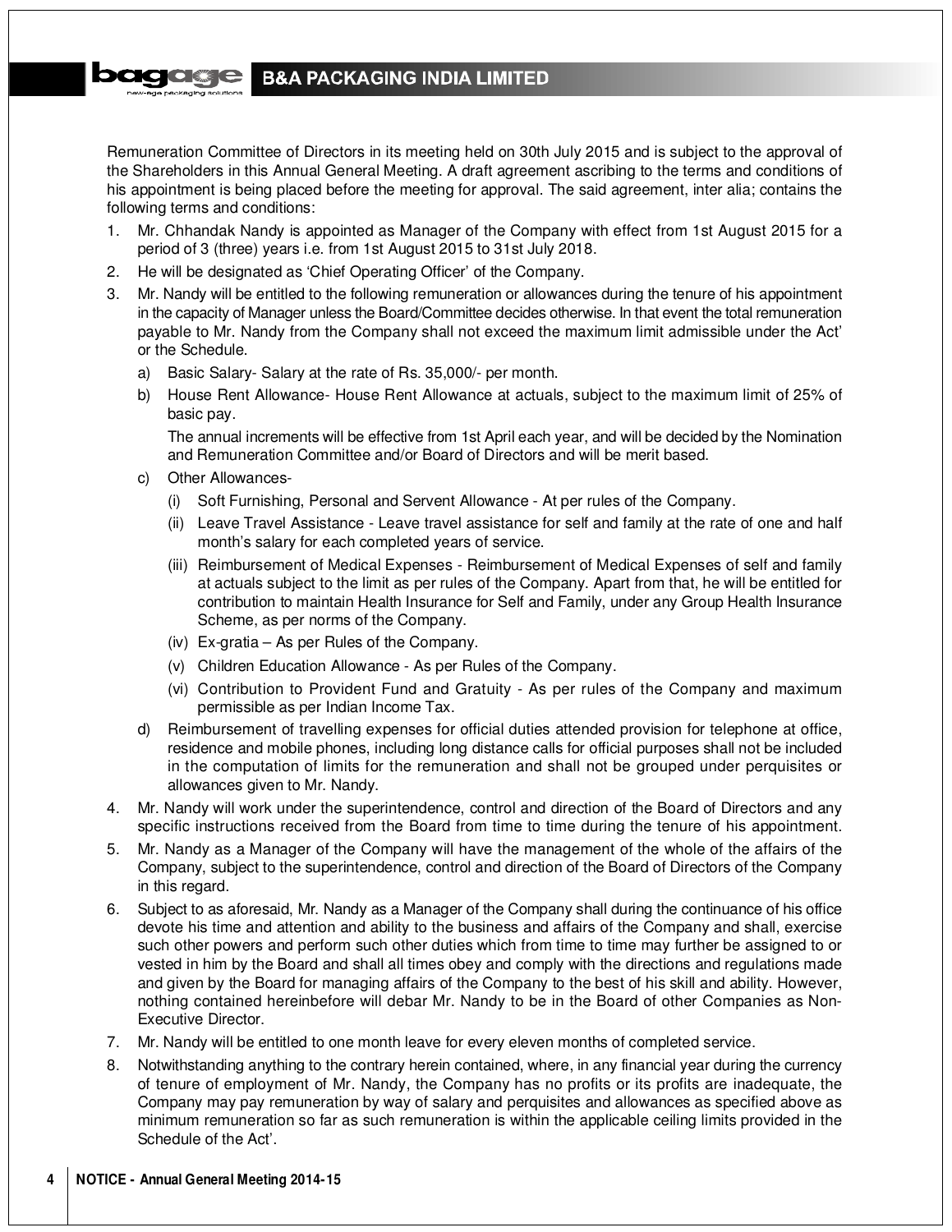

- 9. This appointment can be terminated by either Mr. Nandy or the Company by giving three months' advance notice.
- 10. The terms and conditions of the said appointment may be altered and varied from time to time by the Nomination & Remuneration Committee and/or the Board of Directors as they may, in their discretion deem fit, and in accordance with the Companies Act' 2013 and the rules framed thereunder or Articles of Association of the Company.

None of the Directors and Key Managerial Personnel and their relatives except Mr. Chhandak Nandy are concerned or interested in this Resolution. Your Directors propose this Resolution to be passed by the Members in best interest of the Company.

## **Item no. 7**

pagaa

The Board of Directors in its meeting held on 27th March, 2015 appointed Mr. Anjan Ghosh, an existing Rotational Director as Independent Director with effect from 27th March, 2015 to hold office for a term upto 31st March, 2020 subject to the approval of the Shareholders. The Company has received notice under section 160 of the Companies Act' 2013 from a shareholder signifying the candidature of Mr. Ghosh as an Independent Director of the Company.

The Company has received declaration of independence from Mr. Anjan Ghosh fulfilling the conditions specified in the Companies Act' 2013 and Listing Agreement for appointment as an Independent Director in the Company.

Letter of Appointment issued to Mr. Ghosh setting out terms and conditions of appointment as Independent Director is available for inspection at the registered office of the Company during business hours on any working day and are also available at the website of the Company. None of the Directors and Key Managerial Personnel and their relatives except Mr. Ghosh are concerned or interested in this resolution. Your Directors propose this Resolution to be passed by the Members in best interest of the Company.

## **Item No. 8**

The Articles of Association of the Company currently in force were originally adopted when the Company was incorporated under Companies Act' 1956.

The Articles of Association were amended from time to time in accordance with the provisions of the Companies Act' 1956.

With the introduction of the Companies Act' 2013, it is proposed to amend the existing Articles of Association to make it consistent with the provisions of the Companies Act' 2013.

A copy of the proposed set of new Articles of Association of the Company would be available for inspection at the Registered Office of the Company during business hours on any working day upto the date of the Annual General Meeting. The proposed draft Articles of Association will also be available on the Company's website at www.bampl.com for perusal of the Shareholders.

None of the Directors and Key Managerial Personnel and their relatives are concerned or interested in this resolution.

The Directors recommended this Special Resolution to be passed by the Members.

**By order of the Board**

**Date: 30th July 2015 Whole Time Director**

**Place: Kolkata Somnath Chatterjee**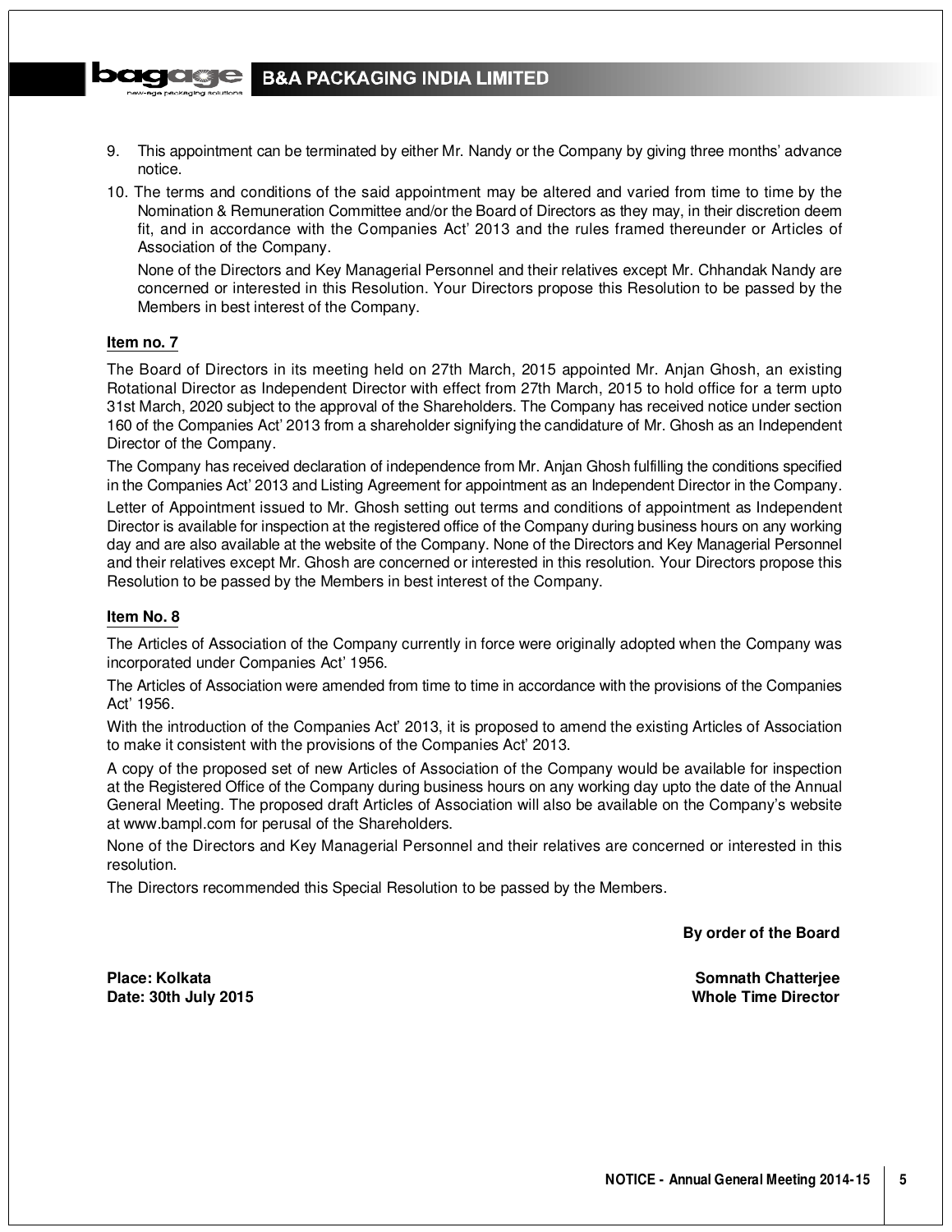# **B&A PACKAGING INDIA LIMITED**

## **NOTES:**

1. A member entitled to attend and vote is also entitled to appoint a proxy to attend and vote on a poll instead of himself/herself and the proxy need not be a member of the Company. The instrument appointing proxy should, however, be deposited at the registered office of the Company not less than forty eight hours before the commencement of the meeting.

A person can act as a proxy on behalf of members not exceeding fifty and holding in the aggregate not more than ten percent of the total share capital of the Company. A member holding more than ten percent of the total share capital of the Company carrying voting rights may appoint a single person as proxy and such person shall not act as proxy for any other shareholder. A blank proxy form is enclosed with this notice.

- 2. A statement pursuant to section 102(1) of the Companies Act' 2013 relating to the Special Business to be transacted at the meeting is annexed hereto. Relevant documents referred to in the accompanying notice and the statements are open for inspection by the members at the registered office of the Company on all working days during business hours up to the date of the meeting.
- 3. The Company has set Tuesday, 22nd September 2015 as 'Record Date' for taking record of the shareholders of the Company who will be eligible for casting their vote on the resolutions to be passed in the ensuing Annual General Meeting as above, in both remote e-voting and physical mode.
- 4. Pursuant to the provision of section 91 of the Companies Act, 2013, the Register of Members and the Share Transfer Books of the Company shall remain closed from Wednesday, 23rd September 2015 to Tuesday, 29th September 2015 (both days inclusive).
- 5. The dividend, as recommended by the Board, if declared at the Annual General Meeting, will be paid, subject to the provisions of Section 126 of the Companies Act, 2013 to those member or their mandates whose names appear as Members in the Register of Members of the company after giving effect to valid share transfers in physical form lodged with the company or the Registrar & Transfer Agent (RTA), MCS Share Transfer Agent Ltd, 12/1/5, Manohorpukur Road, Kolkata- 700026 on or before 22nd September 2015.
- 6. Shareholders who are interested in making nominations in respect of their shareholding are requested to submit the necessary form to the RTA.
- 7. Physical copies of the Notice of the Annual General Meeting, Attendance Slip, Proxy Form and Annual Report for the year ended 31st March 2015 are being sent to all the members in the permitted mode whose names stand registered in the Register of Members as on Friday, 21st August 2015. Notice of the Annual General Meeting and Annual Report for the financial year ended 31st March 2015 are also available in the company's website www.bampl.com.
- 8. The Securities and Exchange Board of India has mandated the submission of Permanent Account Number (PAN) by every participant in the securities market. Shareholders can submit their PAN to the company's RTA.
- 9. In compliance with the provisions of section 108 of the Companies Act' 2013 and the rules framed thereunder and as per clause 35B of the Listing Agreement with the Bombay Stock Exchange Ltd, the members are provided with the facility to cast their vote electronically, through remote e-voting services provided by Central Depository Services (India) Ltd (CDSL) on the resolutions set forth in this notice.

The instructions for remote e-voting are as under:

- (i) The voting period begins on Saturday, 26th September 2015 at 10 am. and ends on Monday, 28th September 2015 at 5 pm. During this period shareholders' of the company, holding shares as on the cut-off date (record date) on Tuesday, 22nd September 2015 may cast their vote electronically. The remote e-voting module shall be disabled by CDSL for voting thereafter.
- (ii) Shareholders who have already voted prior to the meeting date will not be entitled to vote at the meeting venue.
- (iii) The shareholders should log on to the e-voting website www.evotingindia.com during the voting period.
- (iv) Click on "Shareholders' tab".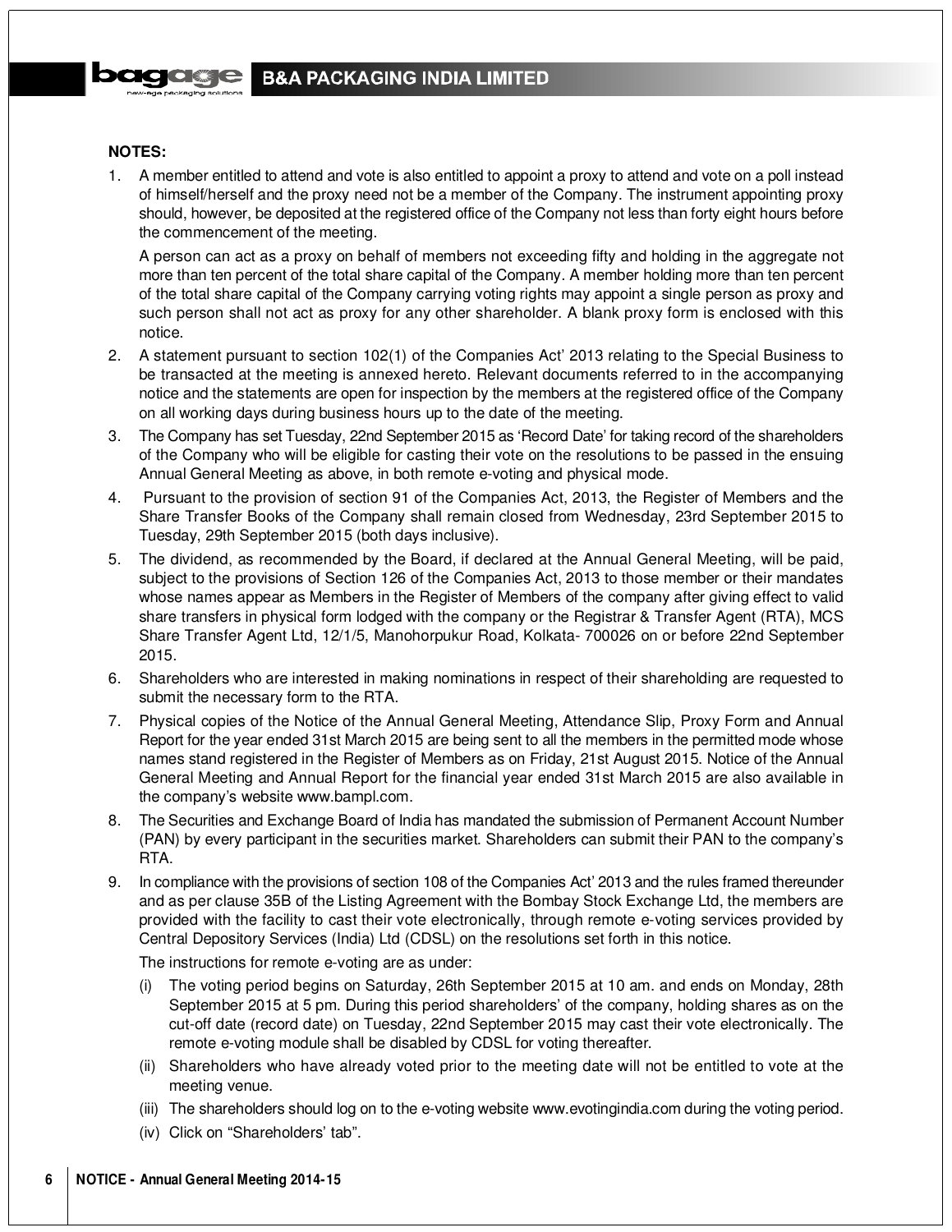

- (v) Now Enter your User ID
	- User ID: Folio Number registered with the company.
- (vi) Next enter the Image Verification as displayed and Click on Login.
- (vii) If you are a first time user follow the steps given below:

| PAN                                            | Enter your 10 digit alpha-numeric *PAN issued by Income Tax Department:                                                                                                                                                                                                                                                                                            |
|------------------------------------------------|--------------------------------------------------------------------------------------------------------------------------------------------------------------------------------------------------------------------------------------------------------------------------------------------------------------------------------------------------------------------|
|                                                | • Members who have not updated their PAN with the Company/RTA are requested<br>to use the first two letters of their name and the 8 digits of the sequence number<br>in the PAN Field.                                                                                                                                                                             |
|                                                | $\bullet$ In case the sequence number is less than 8 digits enter the applicable number of<br>0's before the number after the first two characters of the name in CAPITAL letters.<br>e.g. If your name is Ramesh Kumar with sequence number 1 then enter RA00000001<br>in the PAN Field. (Please refer 'Electronic Voting Particulars' in the Attendance<br>Slip) |
| Dividend Bank Details<br>OR Date of Birth(DOB) | Enter the Dividend Bank Details or Date of Birth (in dd/mm/yyyy format) as recorded<br>in the Company records in order to login. If both the details are not recorded with the<br>Company please enter the member folio number in the Dividend Bank details field<br>as mentioned in instruction (v).                                                              |

- (viii) After entering these details appropriately, click on "SUBMIT" tab.
- (ix) Members will then directly reach the Company selection screen.
- (x) Click on the EVSN for the relevant B AND A PACKAGING INDIA LIMITED on which you choose to vote.
- (xi) On the voting page, you will see "RESOLUTION DESCRIPTION" and against the same the option "YES/NO" for voting. Select the option YES or NO as desired. The option YES implies that you assent to the Resolution and option NO implies that you dissent to the Resolution.
- (xii) Click on the "RESOLUTIONS FILE LINK" if you wish to view the entire Resolution details.
- (xiii) After selecting the resolution you have decided to vote on, click on "SUBMIT". A confirmation box will be displayed. If you wish to confirm your vote, click on "OK", else to change your vote, click on "CANCEL" and accordingly modify your vote.
- (xiv)Once you "CONFIRM" your vote on the resolution, you will not be allowed to modify your vote.
- (xv) You can also take a print of the votes cast by clicking on "Click here to print" option on the Voting page.

## (xvi)**Note for Non – Individual Shareholders and Custodians**

- Non-individual shareholders (i.e. other than Individuals, HUF, and NRI etc.) and Custodians are required to log on to www.evotingindia.com and register themselves as Corporates.
- A scanned copy of the Registration Form bearing the stamp and sign of the entity should be emailed to helpdesk.evoting@cdslindia.com.
- After receiving the login details a Compliance User should be created using the admin login and password. The Compliance User would be able to link the account(s) for which they wish to vote on.
- The list of accounts linked in the login should be mailed to helpdesk.evoting@cdslindia.com and on approval of the accounts they would be able to cast their vote.
- A scanned copy of the Board Resolution and Power of Attorney (POA) which they have issued in favour of the Custodian, if any, should be uploaded in PDF format in the system for the scrutinizer to verify the same.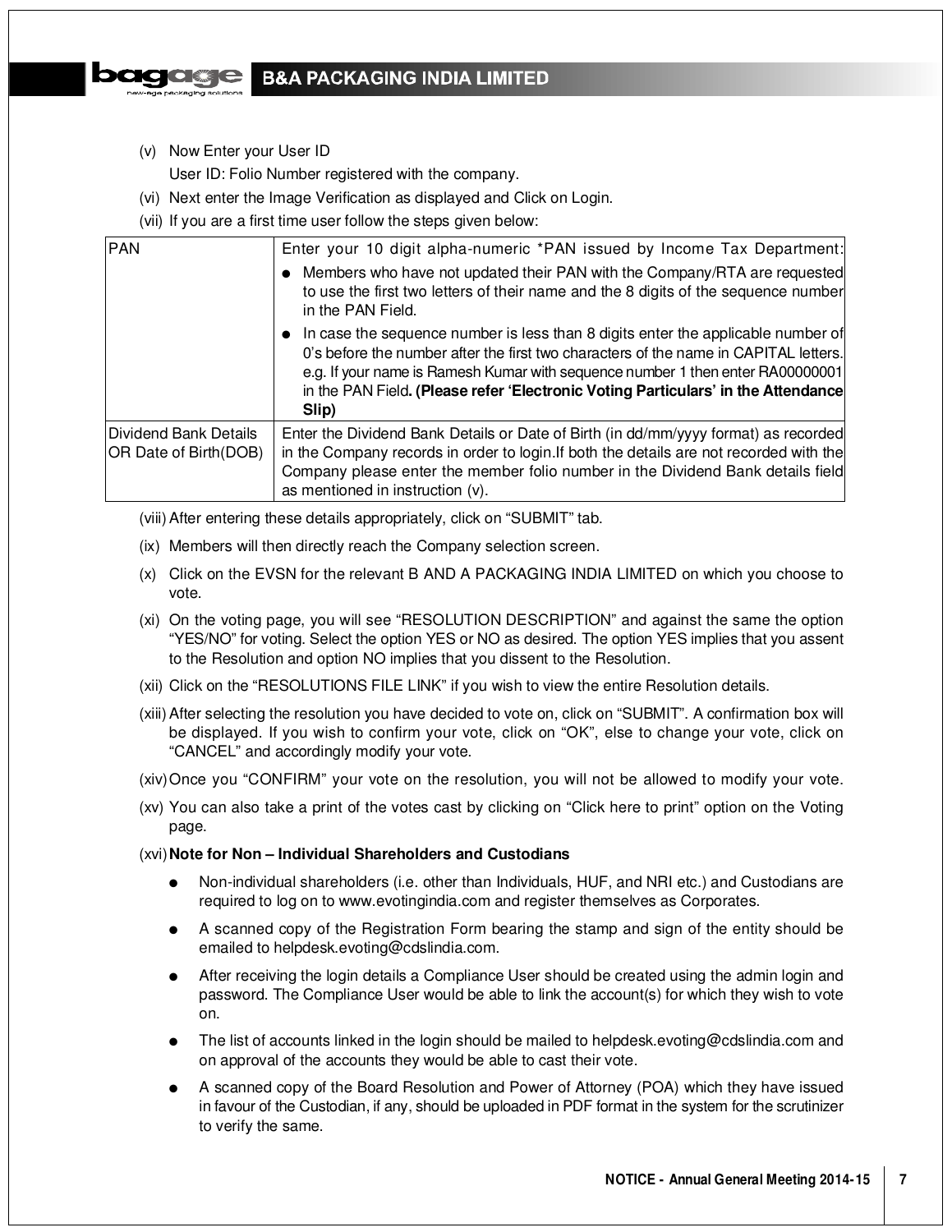In case you have any queries or issues regarding remote e-voting, you may refer the Frequently Asked Questions ("FAQs") and e-voting manual available at www.evotingindia.com, under help section or write an email to helpdesk.evoting@cdslindia.com.

#### (xvii) **Other instructions on remote e-voting**

- (a) The remote e-voting period commence on Saturday, 26th September 2015 at 10.00 a.m. and ends on Monday, 28th September, 2015 at 5.00 p.m. During this period, shareholders may cast their vote electronically. The remote e-voting module will be disabled by CDSL for voting hereafter. Once the vote on resolution is casted by the shareholder, he shall not be allowed to change it subsequently.
- (b) The voting rights of the shareholders will be in proportion of their shares as on Tuesday, 22nd September 2015 to the paid up equity share capital of the Company. However, any person who acquire share(s) and become a member after dispatch of notice and held share(s) as on "cut off" date may obtain the sequence number of remote e-voting by sending a request to the company's RTA at mcssta@rediffmail.com.
- (c) Provision of electronic voting will not be extended during the Annual General Meeting, however those members who have not casted their vote through remote e-voting will be allowed to vote on poll. Those member who have exercised their voting through remote e-voting prior to the meeting may participate in the Annual General Meeting but will not be entitled to vote on poll during the meeting.
- (d) Mr. Ashok Kumar Daga, Practicing Company Secretary, (Membership no. FCS 2699) has been appointed as the 'Scrutinizer' to scrutinize the remote e-voting process in a fair and transparent manner.
- (e) The Scrutinizer will make his report on Thursday, 1st October, 2015 of the votes casted in favour or against, if any, to the Chairman or a person authorised by him and he shall declare the result of the voting forthwith.
- (f) The results declared along-with the Scrutinizer's Report shall be placed on the Company's website at www.bampl.com and will be available at the website of CDSL and will be communicated to Bombay Stock Exchange Ltd. where the shares of the Company are listed.